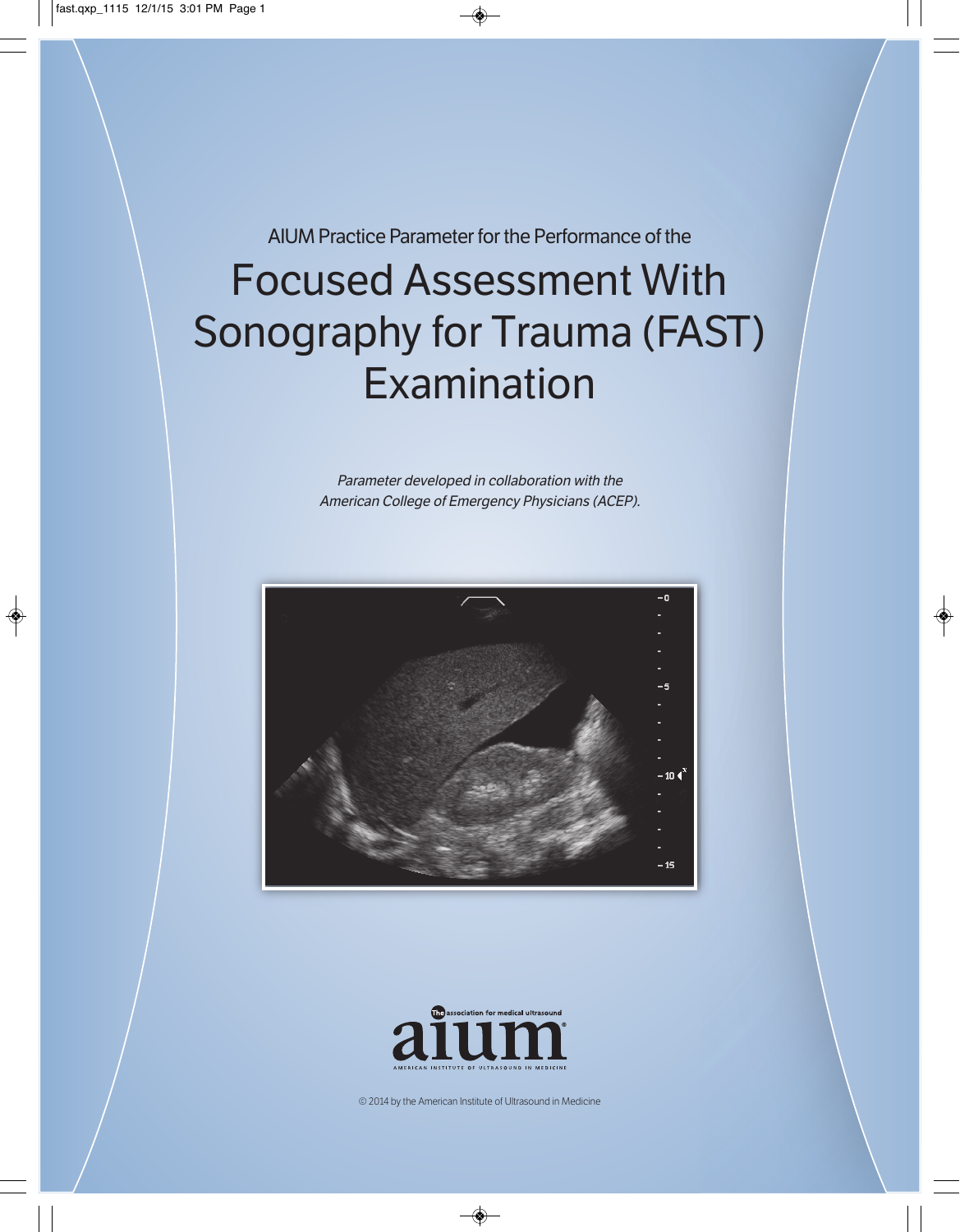The American Institute of Ultrasound in Medicine (AIUM) is a multidisciplinary association dedicated to advancing the safe and effective use of ultrasound in medicine through professional and public education, research, development of parameters, and accreditation. To promote this mission, the AIUM is pleased to publish, in conjunction with the American College of Emergency Physicians (ACEP), this AIUM Practice Parameter for the Performance of the Focused Assessment With Sonography for Trauma (FAST) Examination. We are indebted to the many volunteers who contributed their expertise, effort, and enthusiasm to complete this project.

The AIUM represents the entire range of clinical and basic science interests in medical diagnostic ultrasound, and with hundreds of volunteers, the AIUM has promoted the safe and effective use of ultrasound in clinical medicine for more than 50 years. This document and others like it will continue to advance this mission.

Practice parameters of the AIUM are intended to provide the medical ultrasound community with parameters for the performance and recording of high-quality ultrasound examinations. The parameters reflect what the AIUM considers the minimum criteria for a complete examination in each area and are not intended to establish a legal standard of care. AIUM-accredited practices are expected to generally follow the parameters with the recognition that deviations from the parameters will be needed in some cases depending on patient needs and available equipment. Practices are encouraged to go beyond the parameters to provide additional service and information as needed by their referring physicians and patients.



14750 Sweitzer Ln, Suite 100 Laurel, MD 20707-5906 USA 800-638-5352 • 301-498-4100 www.aium.org

©2014 American Institute of Ultrasound in Medicine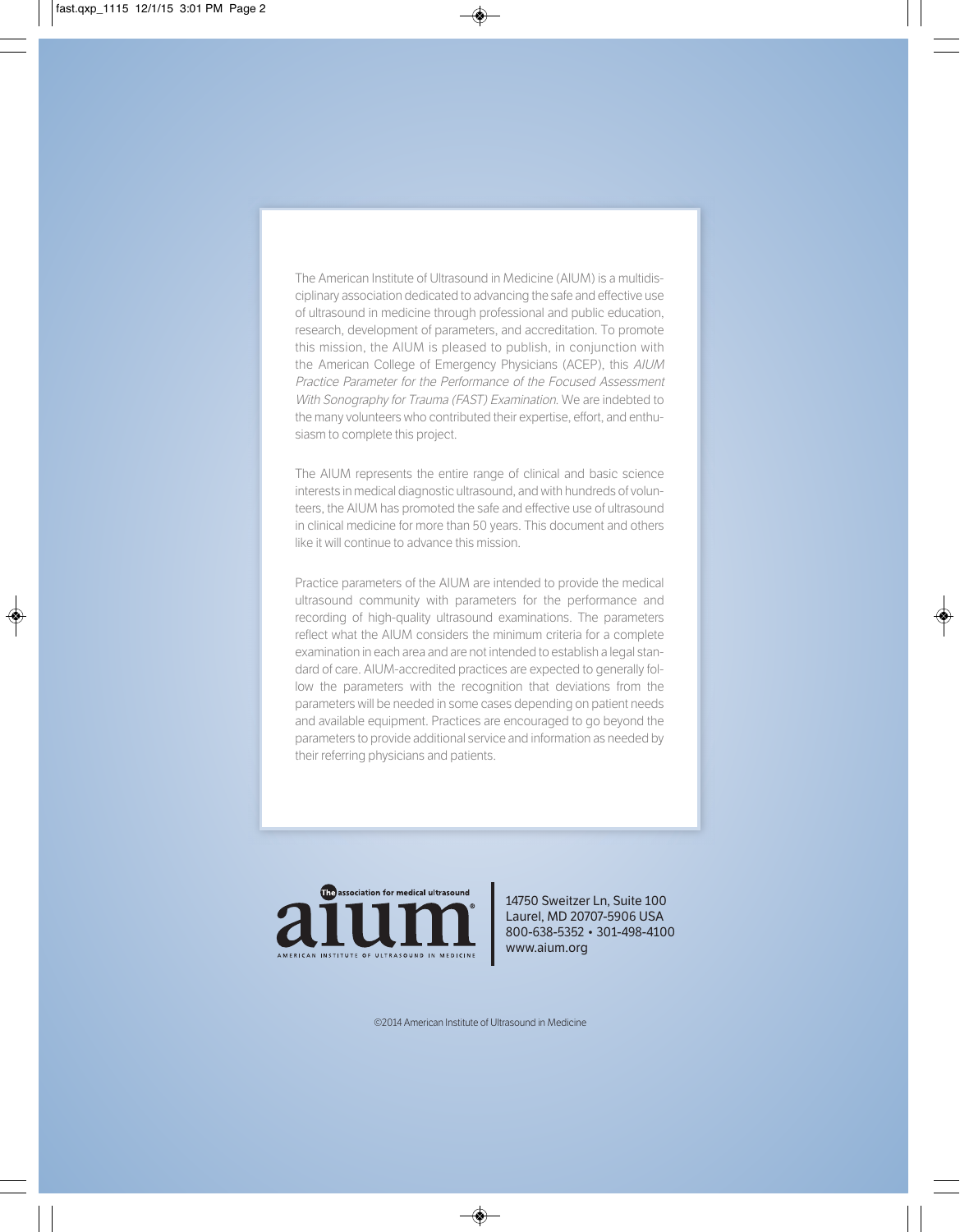

#### I. Introduction

The clinical aspects of this parameter (Indications/Contraindications, Specifications for Individual Examinations, and Equipment Specifications) as well as Responsibilities of the Physician were developed collaboratively by the American Institute of Ultrasound in Medicine (AIUM) and the American College of Emergency Physicians (ACEP). Recommendations for physician qualifications, procedure documentation, and quality control may vary between these organizations and are addressed by each separately.

This parameter has been developed to provide assistance to practitioners performing focused assessment with sonography for trauma (FAST) ultrasound examinations. The FAST ultrasound examination is a proven and useful procedure for the evaluation of the torso for bleeding after traumatic injury, particularly blunt trauma, but it may also be helpful in penetrating injury. The examination has been shown to be both sensitive and specific in the identification of free intraperitoneal fluid. It is important to note, however, that the FAST examination is a screening test, and false-negative examinations do occur. False-positive examinations may also be encountered in patients with a history of ascites. Before its development, more invasive procedures were required to evaluate these patients, including diagnostic peritoneal lavage and at times laparotomy. Over the last 3 decades, particularly with its widespread growth in the early 1990s, the FAST examination has evolved to now include assessments of the peritoneal cavity as well as analysis of the pericardium and pleural spaces for hemorrhage, particularly in cases of chest trauma. Today, other useful sonographic views in evaluating the trauma patient are incorporated into FAST, including the rapid evaluation of the chest for detection of pneumothorax (extended FAST [eFAST]). Evidence indicates that ultrasound imaging is more sensitive for pneumothorax than supine plain-film chest radiography. There is also evidence that FAST may be useful in the evaluation of solid-organ injury and in the triage of multiple or mass casualty incidents. Finally, some clinicians incorporate inferior vena cava (IVC) evaluation into the FAST examination to help determine a patient's volume status and fluid responsiveness.

Although it is not possible to detect every abnormality or injury using the FAST examination in the management of the traumatized patient, adherence to the following parameter will maximize the probability of first detecting free fluid, hemorrhage, and other abnormal fluids, such as urine and bile, in the acutely injured patient. In its extended form, the FAST examination allows analysis for possible hemopericardium, hemothorax, pneumothorax, solid-organ damage, and retroperitoneal injury. The ready portability of ultrasound equipment allows the FAST examination to be used at the patient's bedside or in the rapid triaging of multiple individuals in mass casualty situations, including assessments in the field. Emergency medical services personnel have begun to use FAST in several locations worldwide for these purposes. With improving technology and imaging resolution, the role of the FAST examination in the acutely injured patient should expand. The use of ultrasound in a particular institution or setting must be based on access to equipment and appropriately trained personnel and should be subject to an organized quality assurance program.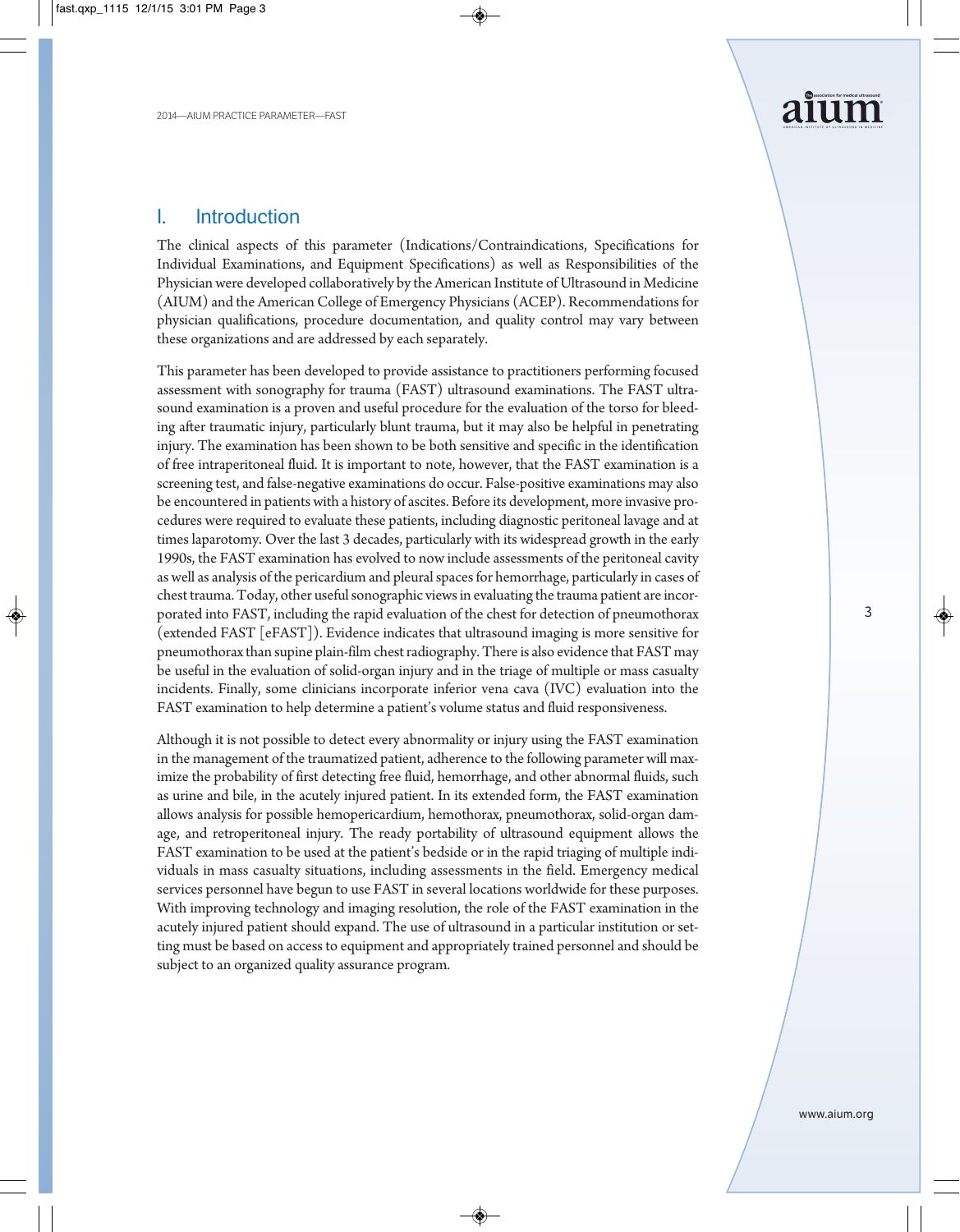# II. Indications/Contraindications

Indications for the FAST examination are primarily to evaluate the torso for evidence of traumatic free fluid suggestive of injury in the peritoneal, pericardial, and pleural cavities (ACEP guidelines). The scope of the traditional FAST examination has now expanded (eFAST) to also evaluate the lungs for the presence of pneumothorax. There are no absolute contraindications, although if it is clear that the patient requires emergent surgical intervention, then a relative contraindication to performing the examination may exist. However, it may be necessary to exclude pericardial tamponade or pneumothorax before transferring a patient to the operating room for emergency laparotomy.

There are limitations to FAST assessments, including limitations in their ability to detect free fluid in some injured children, patients with mesenteric, diaphragmatic, or hollow viscous injury, and patients with isolated penetrating injury to the peritoneum. The FAST examination is also limited in identifying retroperitoneal hemorrhage, although injuries can at times be seen. The potential false-positive diagnosis of free traumatic fluid in the peritoneum may be due to fluid present in patients for physiologic reasons, including ovarian cyst rupture, as well as pathologic reasons, such as patients with ascites or inflammatory processes in the abdomen or pelvis. One must be wary of free fluid typically found intraperitoneally in patients with ventriculoperitoneal shunts, in those who undergo peritoneal dialysis, and in those after recent peritoneal lavage. It can be difficult to identify free fluid in patients with severe polycystic disease. Ultrasound may also be technically limited in the traumatized patient due to bowel gas, obesity, subcutaneous emphysema, patient positioning, the degree of injury and rate of bleeding, adhesions from prior surgery, and often in patients who are either in pain or combative secondary to traumatic injury. The main limitation of the FAST examination is that the operator must be knowledgeable in its clinical use and be aware that it does not exclude all injuries.

Limitations to the pericardial assessment for hemopericardium include pericardial fat pads, cysts, and preexisting pericardial fluid. Limitations to pleural assessment for hemothorax include pleural fluid from preexisting pleural disease as well as extension of fluid into the pleural space from the pericardium or peritoneum.

Finally, the limitations in the evaluation for pneumothorax include main-stem bronchus intubation, failure to recognize the lung pulse (subtle cardiac pulsation of the parietal pleura at the lung periphery) as cardiac induced movement, patients after pleurodesis, and patients with severe chronic obstructive pulmonary disease or other lung pathology inhibiting adequate visualization of lung sliding. Although sensitivity in the detection of pneumothorax is very high, it is important to note that small apical or localized pneumothoraces may not be visualized even in a focused thoracic ultrasound examination.

## III. Qualifications of the Physician

See the training guidelines of the physician provider's respective specialty society (eg, ACEP or AIUM). Training, as defined by these organizations, is accepted as qualifying a physician for performance and/or interpretation of the FAST examination. Credentialing should be based on published standards of the physician's specialty society.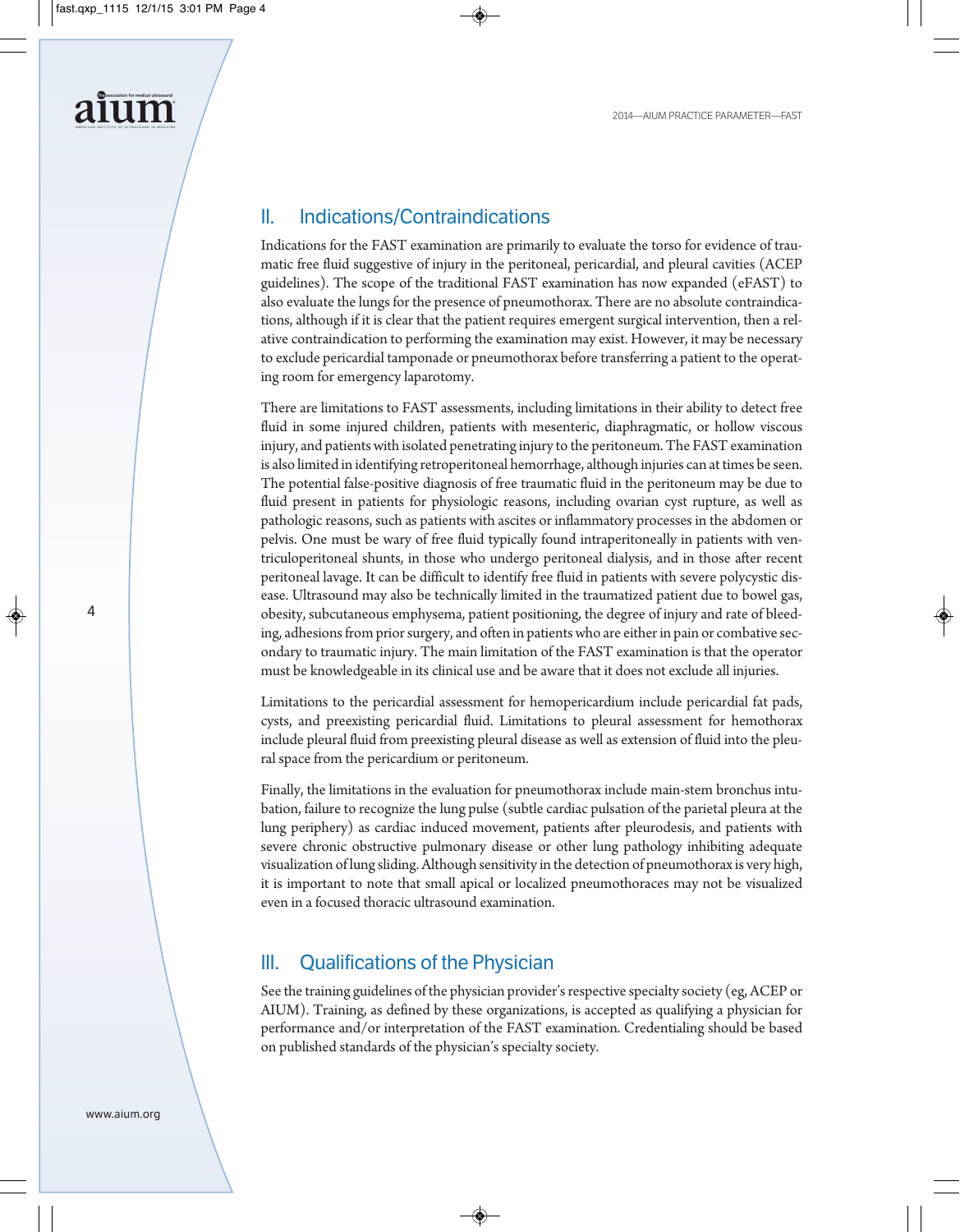

#### IV. Responsibilities of the Physician

The FAST examination provides information rapidly to aid in decision making regarding further evaluation or testing, clinical management, and therapeutic interventions. Rapid provision and interpretation of such examinations are critical for appropriate patient care. The clinical care of patients in life-threatening situations should always take precedence over these parameters.

Physicians/sonologists from a variety of medical specialties may perform the FAST examination. If appropriately trained, physician extenders, emergency medical personnel, and sonographers can obtain the ultrasound images. Image interpretation should be performed by a supervising physician. Training of physicians in the diagnostic interpretation of FAST examinations should be in accordance with specialty-specific guidelines. Physicians who supervise nonphysician sonographers should render a diagnostic interpretation in a time frame consistent with the management of acute trauma.

## V. Specifications for Individual Examinations

The objective of the abdominal portion of the examination is to analyze the peritoneal cavity for free fluid. This requires examination of the abdomen's 4 quadrants as well as the pelvis. The ability to denote free fluid in the pelvis is aided by the presence of a fluid-filled bladder. As with all ultrasound examinations, orthogonal images (transverse, longitudinal, and coronal planes) help elucidate areas of concern seen in any single plane, and all areas of interest should be scanned through completely using a sweeping motion in each plane. Subtle changes in transducer angle and position can help improve analysis of a given area. Images may be obtained through anterior, coronal, or other approaches to denote free fluid in the evaluated areas.

As with most imaging and ultrasound examinations, techniques evolve over time and with increased clinical and imaging experience. The primary FAST examination classically includes the subxiphoid window of the heart to denote pericardial fluid. If pericardial fluid is present, cardiac views should also be used to evaluate for the presence of tamponade. Subxiphoid images can be obtained by placing the transducer on the upper abdomen and pointing superiorly toward the left shoulder using the liver as an acoustic window. Alternative cardiac windows can be additive or may be necessary if an adequate subxiphoid view cannot be obtained in a particular patient. The parasternal long-axis view of the heart is typically the next view used; however, other views, including the apical 4-chamber and subcostal long views, may be used.

Pleural effusion can be identified via a midline transverse plane image in the upper abdomen, concentrating on the area posterior and therefore superior to the echogenic diaphragms. This may be the same image as that used to evaluate the (inferior) pericardium for fluid. Alternatively, scanning superiorly toward the patient's head while evaluating the right and left upper quadrants in the coronal plane will allow the sonographer to visualize the respective echogenic diaphragm and the pleural space above it.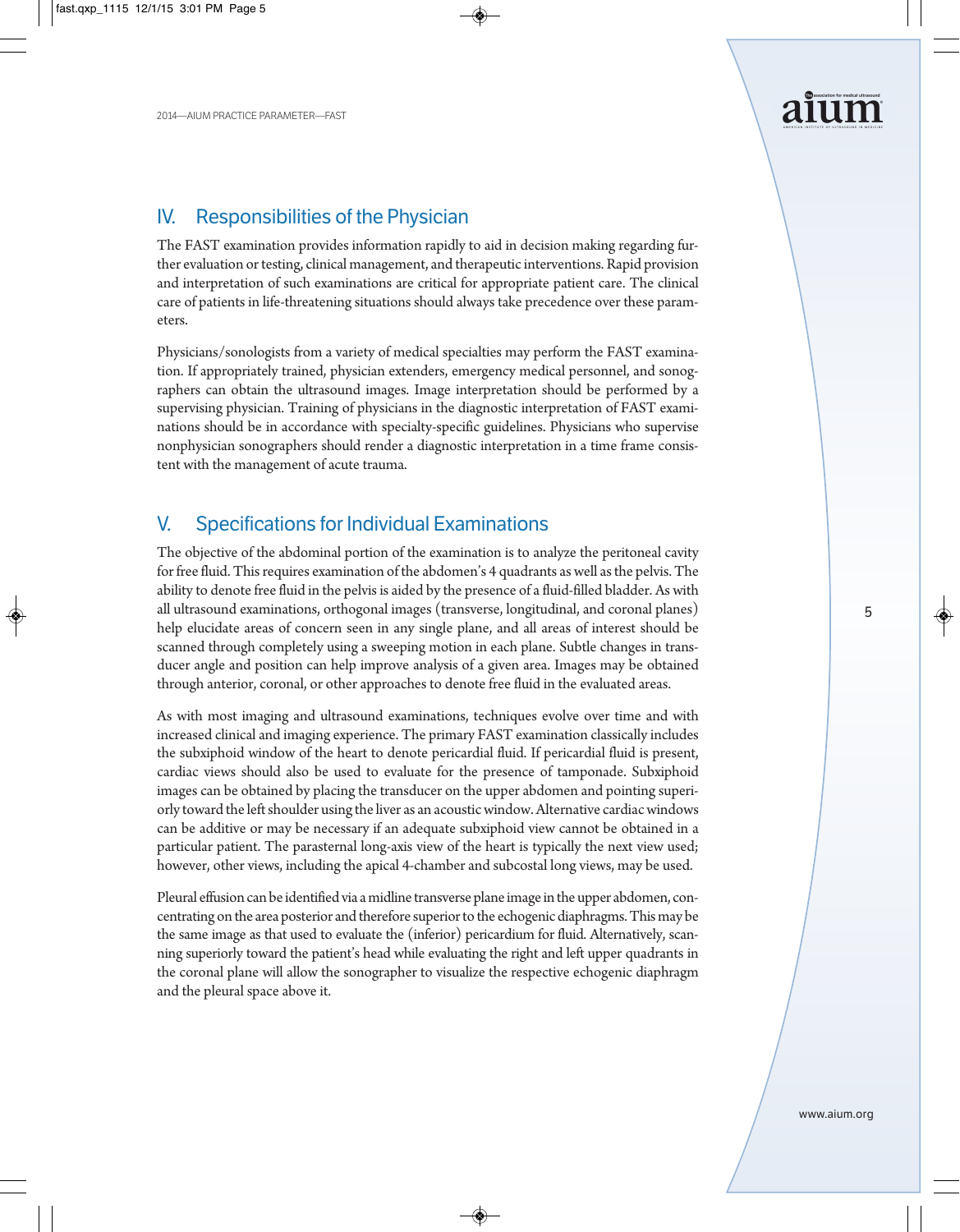To evaluate for pneumothorax in the supine patient, the transducer is placed on the anterior chest wall in the second or third intercostal space in the longitudinal plane. Pleural sliding with a reverberation artifact is present in the normal lung. M-mode imaging can also aid in the evaluation of the lung for pneumothorax and is also useful for documentation purposes.

More specifically, primary ultrasound windows for the FAST examination include the following:

- 1. The Right Upper Quadrant View (also known as the Perihepatic, Morison Pouch, or Right Flank View)—This uses the liver as an ultrasound window to interrogate the liver as well as the hepatorenal space (Morison pouch) for free fluid. Slight cephalad movement of the transducer allows imaging of the right pleural space for free fluid. Care should be taken to carefully insonate the area between the dome of the liver and diaphragm to identify free fluid that may accumulate there. Caudal probe movement allows visualization of the inferior pole of the right kidney as well as the right paracolic gutter for free fluid assessment.
- 2. The Left Upper Quadrant View (also known as the Perisplenic or Left Flank View)—This uses the spleen as a window to interrogate the spleen and the perisplenic space above the spleen, below the diaphragm, and the splenorenal recess. Scanning cephalad allows visualization of the left pleural space. Scanning caudad allows visualization of the inferior pole of the left kidney and the left paracolic gutter.
- 3. The Pelvic View (also known as the Retrovesical, Retrouterine, or Pouch of Douglas View)—This allows assessment of the most dependent space in the peritoneum for free fluid. Analysis through a fluid-filled bladder (which can be filled, if necessary, by fluid placed through a Foley catheter or clamping the Foley catheter) may help analysis for pelvic fluid. When free fluid is present, it is noted most often posterior or superior to the bladder and uterus. The bladder should be scanned in its entirety in both the sagittal and transverse planes.
- 4. The Pericardial View (also known as the Subcostal or Subxiphoid View)—This uses the left lobe of the liver as an acoustic window for analysis of the heart, particularly its right side. Both sagittal and transverse 4-chamber planes may be used. The potential space of the pericardium is analyzed for the presence of any free fluid in anterior or posterior locations. Slight angulation posteriorly or inferiorly in this view allows visualization of the IVC and hepatic veins, including their normal respiratory variability. A midline to slightly offmidline longitudinal view or coronal view through the patient's sides can also allow analysis of the IVC.
- 5. The Anterior Thoracic View—The pleura normally appose each other and slide on each other easily. Absence of this sliding and the potential separation of the pleura by a pneumothorax may be imaged typically in the second or third intercostal space with a higherfrequency near-field transducer, although lower-frequency transducers may also be used. Other intercostal spaces may also be used for lung analysis. The identification of a lung point is highly specific for the diagnosis of pneumothorax and should be sought when time allows. A lung point represents the site where the lung adheres to the parietal pleura immediately adjacent to the pneumothorax.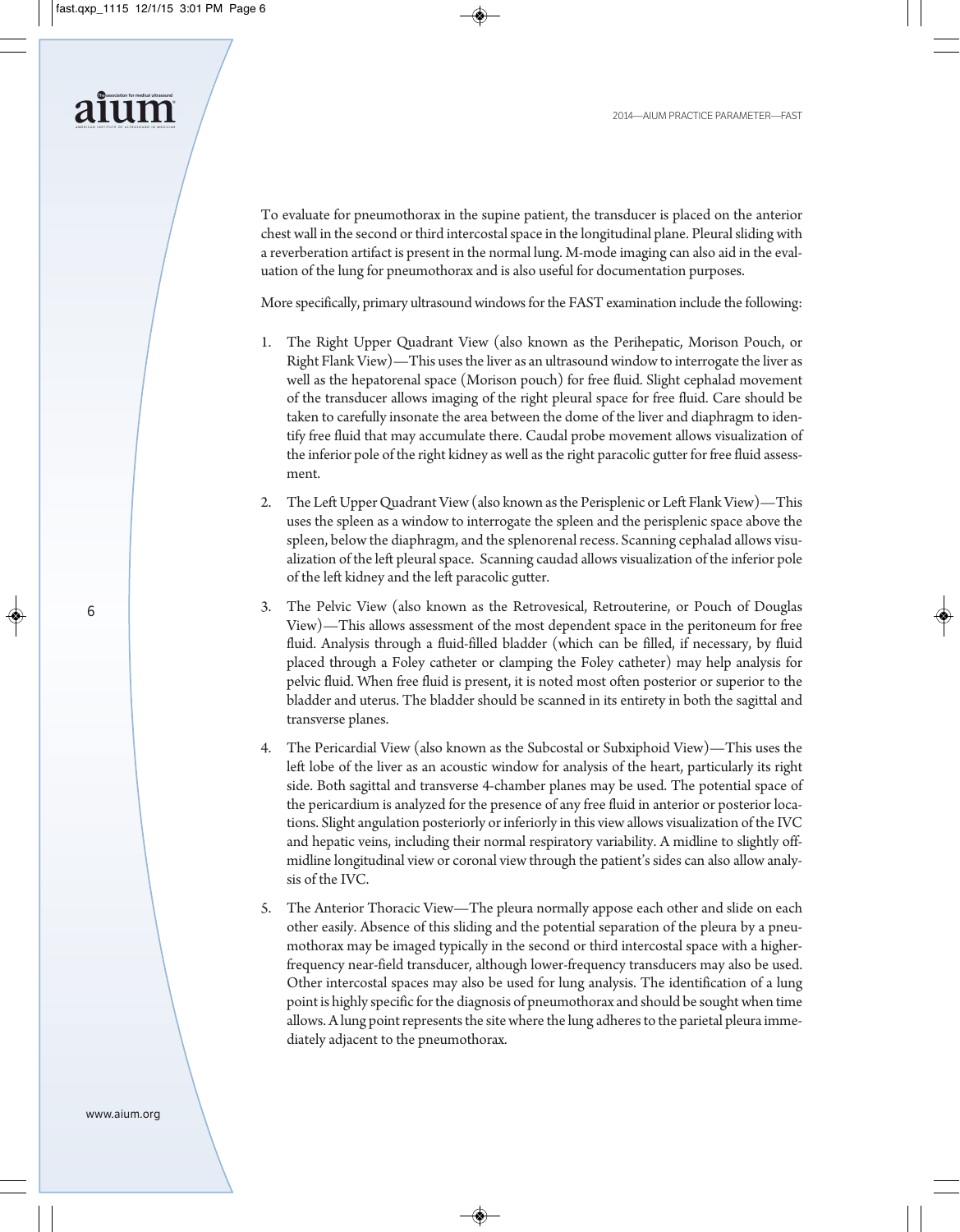Additional dedicated views may include the following:

- 6. The Right and Left Pericolic Gutter Views—Longitudinal and transverse views through peritoneal windows inferior to the level of the ipsilateral kidney and next to the ipsilateral iliac crest may reveal free fluid surrounding the bowel. These windows may be of limited use because of the absence of an acoustic window, such as a fluid-filled bladder or a solid organ. Air-filled bowel may also limit these views. The presence of larger amounts of fluid may aid in visualization. The images may be obtained coronally or from an anterior approach.
- 7. The Pleural Space Views—Each pleural space may be investigated via angulation and cephalad movement of the transducer along the ipsilateral flank. Abnormal fluid collections in the pleural space are visualized as anechoic collections above the echogenic diaphragm. At times, fluid that may be hemorrhagic, proteinaceous, or infectious will appear more echogenic or complex in nature. An upright or slight reverse Trendelenburg position of the patient may assist in the detection of pleural fluid.
- 8. The Parasternal View—The parasternal window allows visualization of the heart in the long or short axis. These views are used in cases in which a patient's subcostal view is suboptimal.
- 9. The Apical View—The apical view may allow visualization of pericardial fluid in the difficult patient by placing the transducer at the nipple line at the left fifth intercostal space and aiming it toward the spine or the right shoulder.

Supplemental views:

10. Inferior Vena Cava Views—Multiple views of the IVC are accessible by using either a subxiphoid or lateral approach. The lateral approach makes use of the liver as an acoustic window. The primary aim of IVC evaluation is to aid in the assessment of the intravascular volume status. IVC evaluation is particularly useful in those patients at the extreme ends of the spectrum: either hypovolemic (eg, secondary to massive hemorrhage) or severely fluid overloaded. IVC evaluation has also been shown to be useful in gauging fluid responsiveness in patients requiring volume resuscitation or transfusion of blood products.

Other considerations for the FAST examination include the following points:

Trendelenburg or sitting positions may increase the sensitivity of the ultrasound examination for visualizing abnormal fluid.

A FAST examination may be repeated during the patient's stay for reassessment of the patient's condition either routinely or as a consequence of clinical decompensation.

Acute hemorrhage appears as anechoic fluid collections described previously in this document. However, as blood clots, often rapidly, these fluid collections may appear complex, hypoechoic, or even isoechoic to surrounding structures.

As a caveat, one must remember that a trauma ultrasound examination provides a picture of a patient's condition at one moment in time. It never eliminates the possibility of injury or fluid collections that are below the detectable threshold of a well-performed ultrasound examination.

Further information may be obtained by referring to the *ACEP Emergency Ultrasound Imaging Criteria Compendium—Trauma*.

7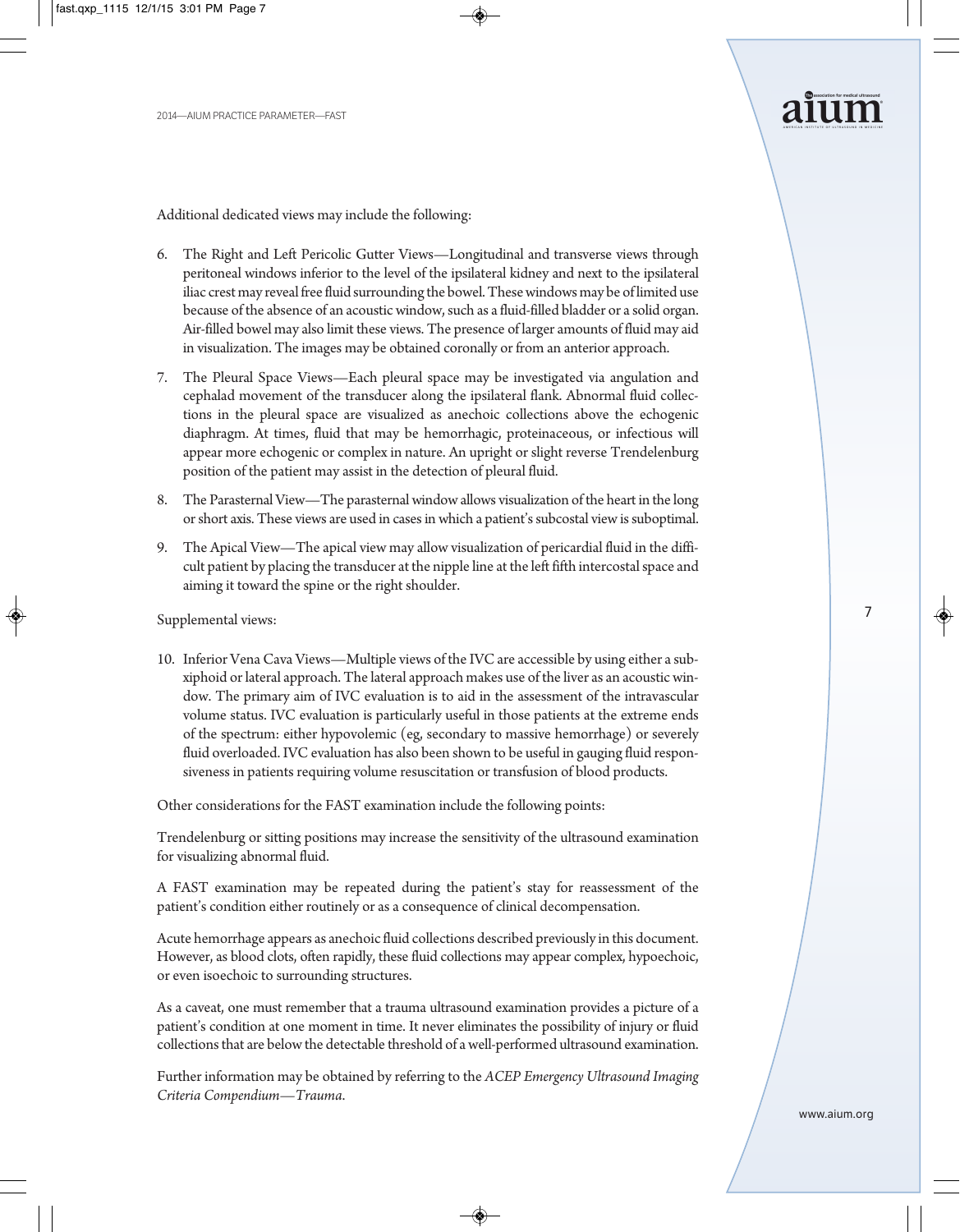# VI. Documentation

Focused sonograms, as all sonograms, require appropriate documentation. Whenever feasible, images should be created and stored as part of the medical record, and a full description and interpretation of the findings is required. The analysis of findings on FAST examinations is limited to those areas assessed and imaged. In particular, a FAST analysis may not allow the diagnostic evaluation of all abnormalities in the chest, abdomen, or pelvis.

#### VII. Equipment Specifications

FAST examinations should be conducted with real-time scanners, preferably using sector or linear (curved or straight) transducers. The equipment should be adjusted to operate at the highest clinically appropriate frequency, realizing that there is a trade-off between resolution and beam penetration. For most preadolescent pediatric patients, mean frequencies of 5 MHz or greater are preferred, and in neonates and small infants, an even higher-frequency transducer may be necessary. For adults, mean frequencies of 3.5 and 5 MHz are most commonly used. Occasionally, very large patients may require a lower-frequency transducer such as 2 MHz for analysis. Thoracic ultrasound examinations for the detection of pneumothorax should be performed with linear or curvilinear array transducers, as phased array probes are not optimal for this application. When Doppler studies are performed, the Doppler frequency may differ from the imaging frequency. Diagnostic information should be optimized while keeping total ultrasound exposure as low as reasonably achievable (ALARA).

## VIII. Quality Control and Improvement, Safety, Infection Control, and Patient Education Concerns

Policies and procedures related to image quality, equipment performance monitoring, infection control, and patient safety as well as patient education with regard to the FAST examination should be developed and implemented in accordance with either the *AIUM Standards and Guidelines for the Accreditation of Ultrasound Practices* or guidelines developed by specialty specific organizations such as the ACEP.

#### IX. ALARA Principle

The potential benefits and risks of each examination should be considered. The ALARA principle should be observed when adjusting controls that affect the acoustic output and by considering transducer dwell times. Further details on ALARA may be found in the AIUM publication *Medical Ultrasound Safety, Third Edition*.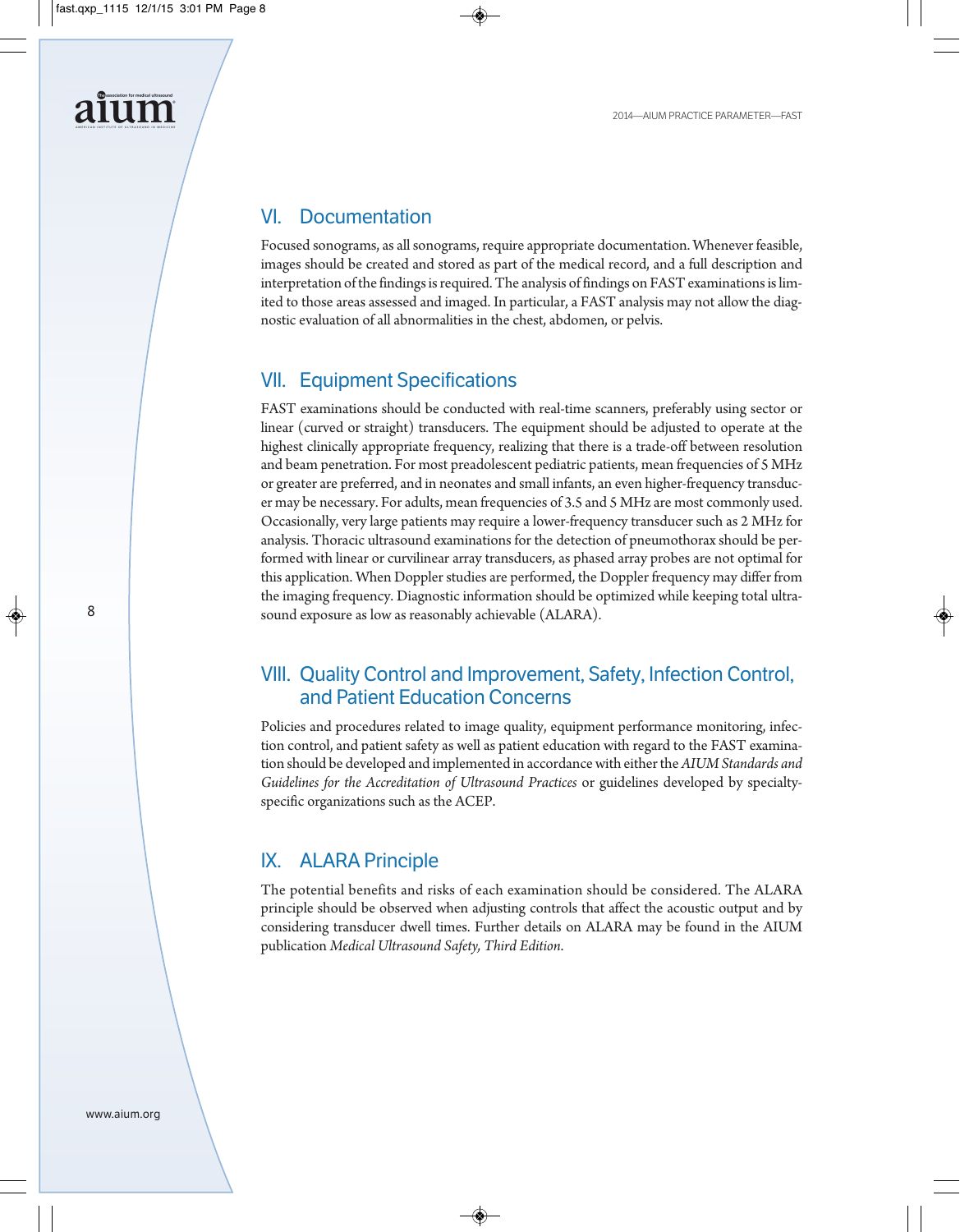

#### Acknowledgments

This parameter was revised by the American Institute of Ultrasound in Medicine (AIUM) in collaboration with the American College of Emergency Physicians (ACEP) according to the process described in the *AIUM Clinical Standards Committee Manual*.

#### Collaborative Committees

Members represent their societies in the initial and final revision of this parameter.

#### AIUM

Harris L. Cohen, MD Jill Langer, MD John P. McGahan, MD

#### **ACEP**

David Bahner, MD Michael Blaivas, MD J. Christian Fox, MD Rajesh N. Geria, MD Stephen Hoffenberg, MD John Kendall, MD Christopher Raio, MD Paul Sierzenski, MD Vivek S. Tayal, MD

#### AIUM Clinical Standards Committee

Joseph Wax, MD, *Chair* John Pellerito, MD, *Vice Chair* Bryann Bromley, MD Pat Fulgham, MD Charlotte Henningsen, MS, RT, RDMS, RVT Alexander Levitov Vicki Noble, MD, RDMS Anthony Odibo, MD, MSCE David Paushter, MD Dolores Pretorius, MD Khaled Sakhel, MD Shia Salem, MD Jay Smith, MD Paula Woodward, MD

Original copyright 2007; revised 2014 Renamed 2015

9